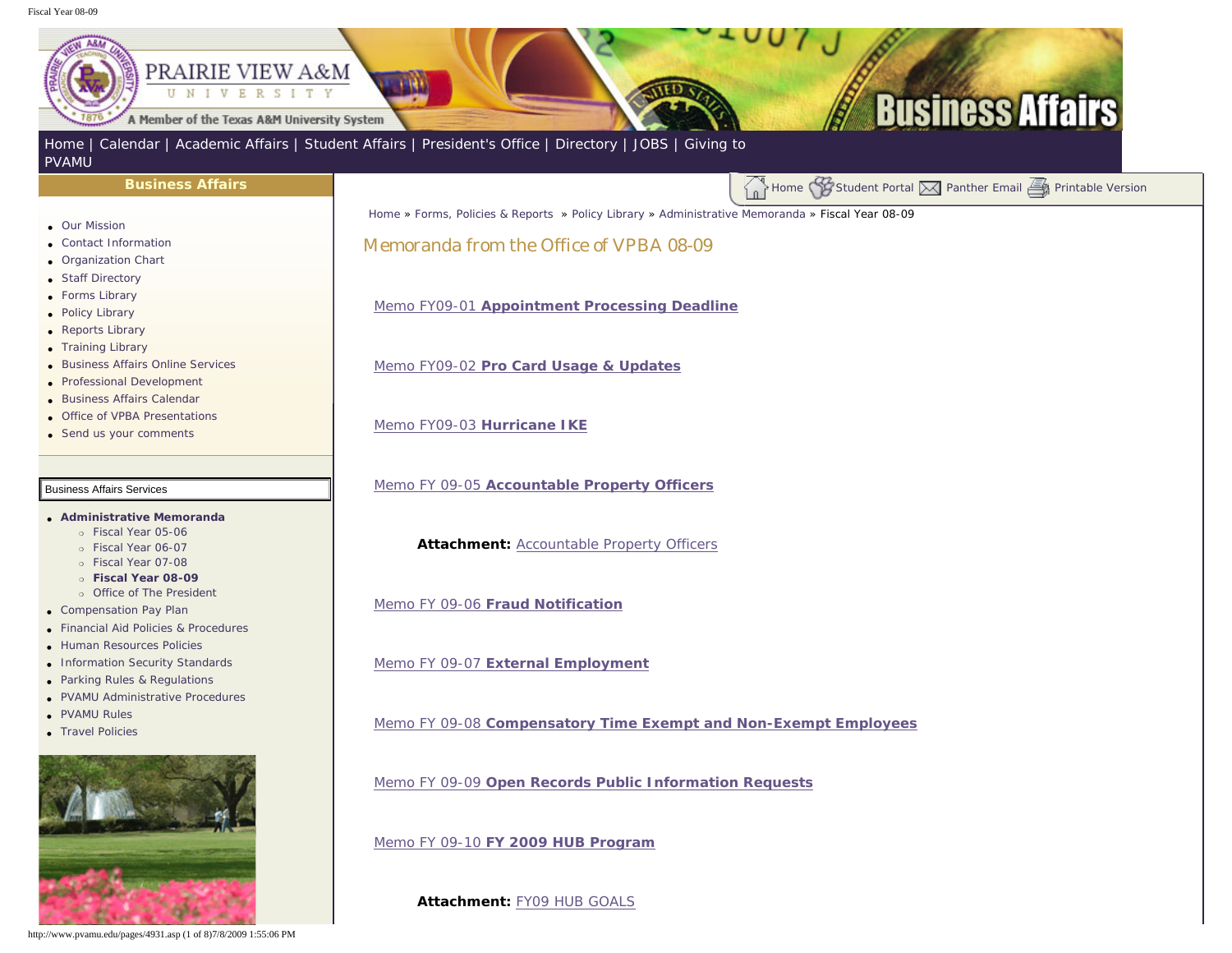Memo FY09-11 **[FAMIS Monthly Statements](http://www.pvamu.edu/Include/Business_affairs/Memo/FY09/VPBA Memo FY09-11  FAMIS Monthly Statments.pdf)**

Memo FY 09-13 **[Update to TAMU System Regulations](http://www.pvamu.edu/Include/Business_affairs/Memo/FY09/VPBA Memo FY 09-13 Update to TAMU System Regulations.pdf)**

Memo FY 09-14 **[Tuition & Fee Changes for 2009-2010 Fiscal Year](http://www.pvamu.edu/Include/Business_affairs/Memo/FY09/VPBA Memo FY 09-14 Tuition & Fee Changes for 2009-2010 Fiscal Year.pdf)**

**Attachment:** [Fee Request and Update FY2009](http://www.pvamu.edu/Include/Business_affairs/Memo/FY09/Fee Request and Update FY2010.xls)

Memo FY 09-15 **[Travel Services Training](http://www.pvamu.edu/Include/Business_affairs/Memo/FY09/VPBA Memo FY 09-15 Travel Services Training.pdf)**

Memo FY 09-16 **[New Long Distance Calling Agreement](http://www.pvamu.edu/Include/Business_affairs/Memo/FY09/VPBA Memo FY 09-16 New Long Distance Calling Agreement.pdf)**

Memo FY 09-17 **[Children and Unauthorized Visitors in Classrooms, Laboratories, Study Areas, Work Areas](http://www.pvamu.edu/Include/Business_affairs/Memo/FY09/VPBA Memo FY 09-17 Children and Unauthorized Visitors in Classroom Laboratories Study Areas Work Areas and Student or Employee Lounges.pdf) [and Student or Employee Lounges](http://www.pvamu.edu/Include/Business_affairs/Memo/FY09/VPBA Memo FY 09-17 Children and Unauthorized Visitors in Classroom Laboratories Study Areas Work Areas and Student or Employee Lounges.pdf)**

Memo FY 09-18 **[Enterprise Rental – Vehicle Return Policy](http://www.pvamu.edu/Include/Business_affairs/Memo/FY09/VPBA Memo FY 09-18 Enterprise Rental - Vehicle Return Policy.pdf)**

Memo FY09-19 **[Health & Financial Fair – "Balancing your Health & Wealth"](http://www.pvamu.edu/Include/Business_affairs/Memo/FY09/VPBA Memo FY 09-19 Health & Financial Fair - Balancing your Health & Wealth.pdf)**

Memo FY09-20 **[Installment Reminder for Tuition & Fees](http://www.pvamu.edu/Include/Business_affairs/Memo/FY09/VPBA Memo FY 09-20 Installment Due for Tuition & Fees.pdf)**

Memo FY09-21 **[Inventory Audits for Fiscal Year 2008](http://www.pvamu.edu/Include/Business_affairs/Memo/FY09/VPBA Memo FY 09-21  Inventory Audits for Fiscal Year 2008.pdf)**

**Attachment:** [Inventory Schedule for FY2009](http://www.pvamu.edu/Include/Business_affairs/Memo/FY09/VPBA FY 09-21 Attachment Inventory Schedule for FY2009.pdf)

Memo FY09-22 **[Document Retention Compliance](http://www.pvamu.edu/Include/Business_affairs/Memo/FY09/VPBA Memo FY 09-22 Document Retention Compliance.pdf)**

Memo FY09-23 **[University-wide Phishing Scam](http://www.pvamu.edu/Include/Business_affairs/Memo/FY09/VPBA Memo FY 09-23 University-wide Phishing Scam.pdf)**



http://www.pvamu.edu/pages/4931.asp (2 of 8)7/8/2009 1:55:06 PM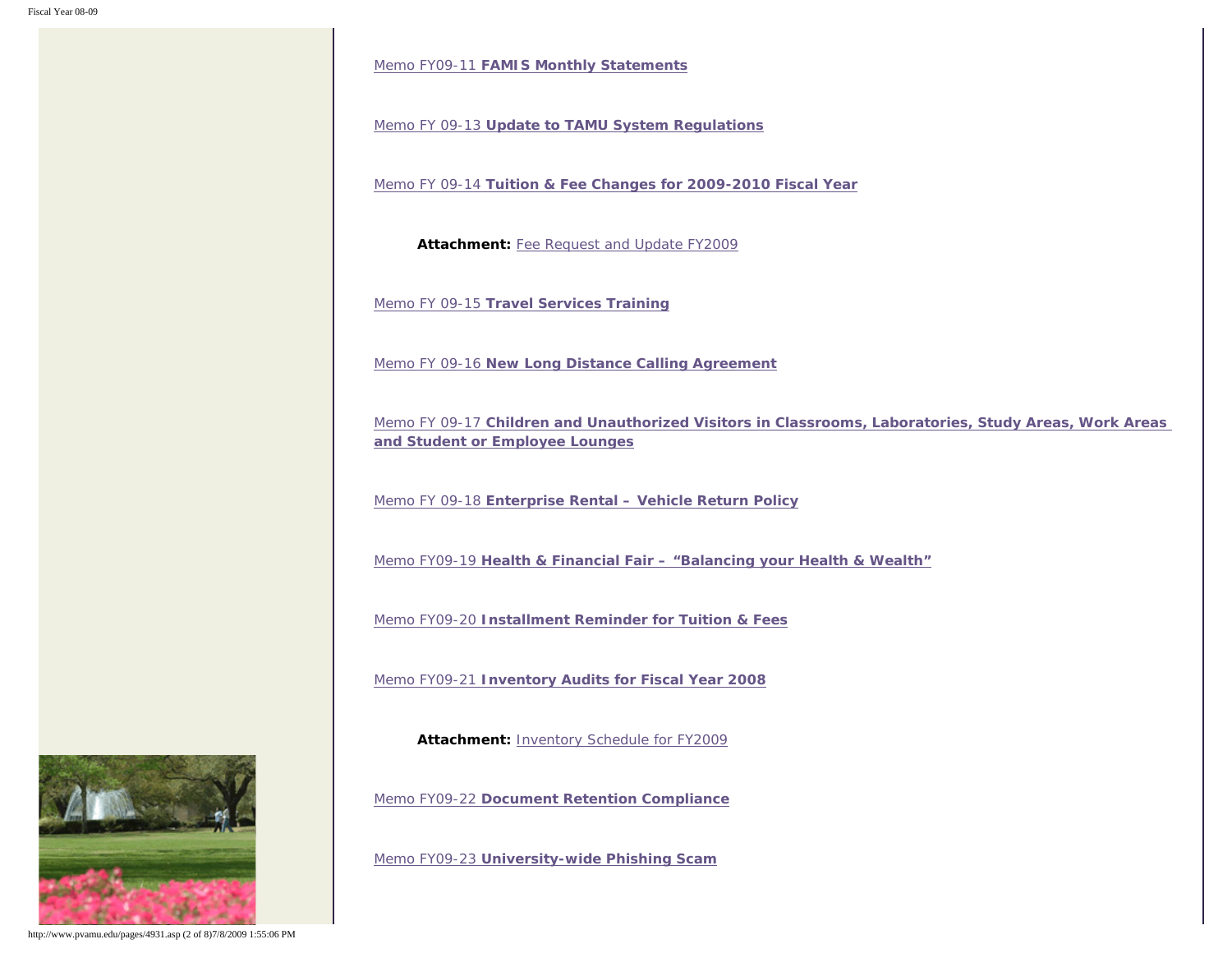[Memo FY09-24](http://www.pvamu.edu/Include/Business_affairs/Memo/FY09/VPBA Memo FY 09-24  HUB Program.pdf) **HUB Program**

**Attachment:** [FY 2008 Annual HUB Report](http://www.pvamu.edu/Include/Business_affairs/Memo/FY09/VPBA Attachment 09-24 FY 2008 Annual HUB Report.pdf)

Memo FY09-25 **[Employee Performance Review for Non-Faculty Employees](http://www.pvamu.edu/Include/Business_affairs/Memo/FY09/VPBA Memo FY 09-25 Annual Evaluations.pdf)**

**Attachment:** [Performance Evaluation Supervisor](http://www.pvamu.edu/Include/Business_affairs/Memo/FY09/VPBA FY 09-25 Att1 Performance Evaluation Supervisor.doc) | [Performance Evaluation Employee](http://www.pvamu.edu/Include/Business_affairs/Memo/FY09/VPBA FY 09-25 Att2 Performance Evaluation Employee.doc)

Memo FY09-26 **[Travel Reimbursements Deadline for end of Calendar Year](http://www.pvamu.edu/Include/Business_affairs/Memo/FY09/VPBA Memo FY 09-26 Travel Reimbursement Deadline for end of Calendar Year.pdf)**

Memo FY09-27 **[January 2, 2009 Monthly Payroll Pay Date](http://www.pvamu.edu/Include/Business_affairs/Memo/FY09/VPBA Memo FY 09-27 January 2 2009 Monthly Payroll Pay Date.pdf)**

Memo FY09-28 **[Staff Appreciation Holiday Luncheon and Award Program](http://www.pvamu.edu/Include/Business_affairs/Memo/FY09/VPBA Memo FY 09-28 Staff Appreciation Holiday Luncheon & Award Program.pdf)**

**Attachment: [Holiday Luncheon](http://www.pvamu.edu/Include/Business_affairs/Memo/FY09/VPBA FY 09-28 Holiday Luncheon Attachment.pdf)** 

Memo FY09-29 **[Time Traq Due Date Change](http://www.pvamu.edu/Include/Business_affairs/Memo/FY09/VPBA Memo FY 09-29 Time Traq Due Date Change.pdf)**

Memo FY09-30 **[Deadline for Application for Full-Time Employee Waiver](http://www.pvamu.edu/Include/Business_affairs/Memo/FY09/VPBA Memo FY 09-30 Deadline for Application for Full-time Employee Waiver.pdf)**

Memo FY09-31 **[Workshop "Impacting Policy-Impacting People" on December 17, 2008](http://www.pvamu.edu/Include/Business_affairs/Memo/FY09/VPBA Memo FY 09-31 Workshop - December 17, 2008.pdf)**

Memo FY09-32 **[Payroll Earning Statements](http://www.pvamu.edu/Include/Business_affairs/Memo/FY09/VPBA Memo FY 09-32 Payroll Earning Statements.pdf)**

Memo FY09-33 **[Holiday Season Safety Tips](http://www.pvamu.edu/Include/Business_affairs/Memo/FY09/VPBA Memo FY 09-33  Holiday Season Safety Tips.pdf)**

Memo FY09-34 **[Replace of 15KV High Voltage Underground Switches](http://www.pvamu.edu/Include/Business_affairs/Memo/FY09/VPBA Memo FY 09-34  Replacement of 15KV High Voltage Switches.pdf)**

Memo FY09-35 **[Resurfacing Roads on PYAMU Campus](http://www.pvamu.edu/Include/Business_affairs/Memo/FY09/VPBA Memo FY 09-35 Resurfacing Roads on PVAMU Campus.pdf)**



http://www.pvamu.edu/pages/4931.asp (3 of 8)7/8/2009 1:55:06 PM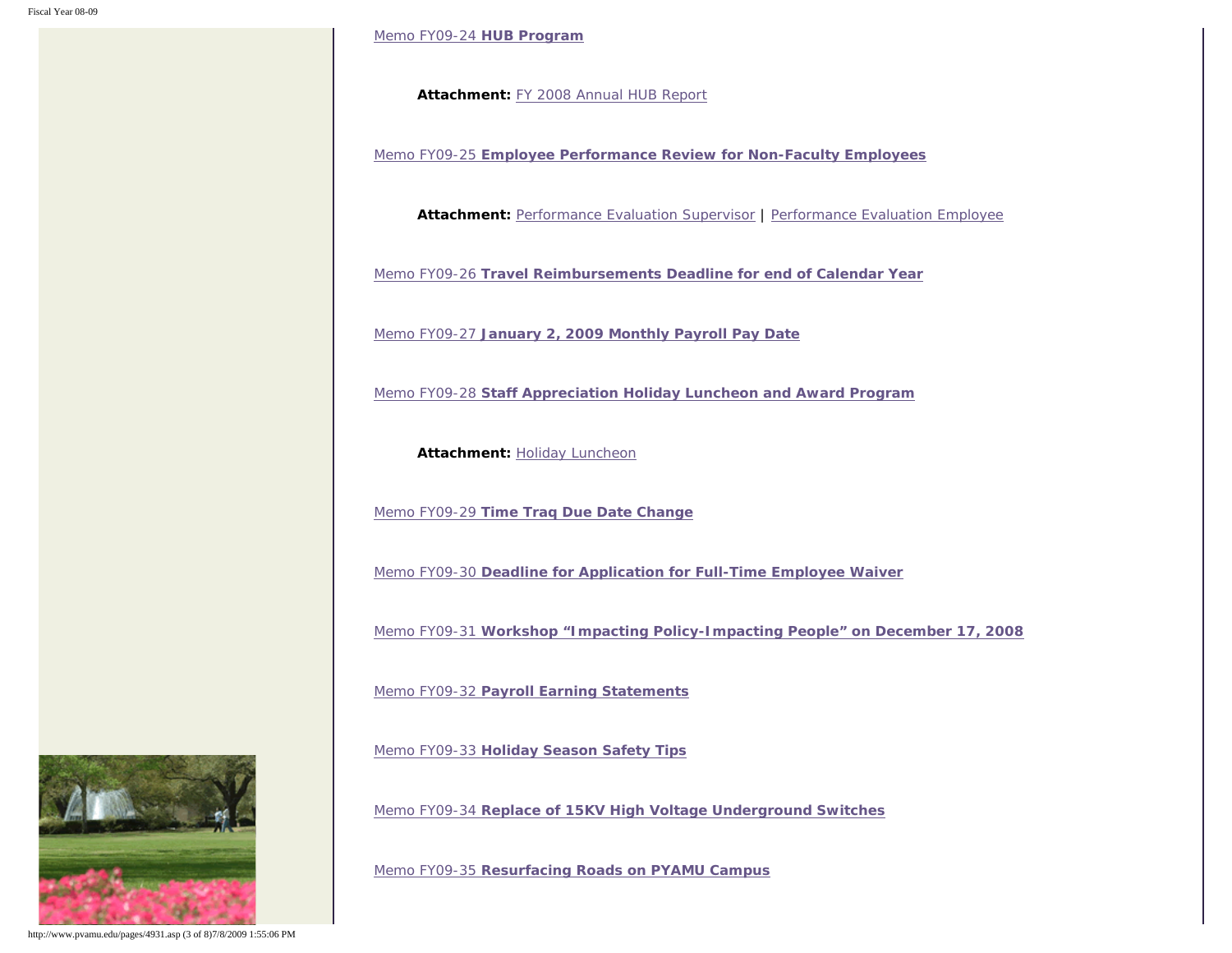Memo FY09-36 **[REMINDER: Document Retention Compliance](http://www.pvamu.edu/Include/Business_affairs/Memo/FY09/VPBA Memo FY 09-36Document Retention Compliance.pdf)**

Memo FY09-37 **[Update to TAMUS System Regulation](http://www.pvamu.edu/Include/Business_affairs/Memo/FY09/VPBA Memo FY 09-37 Update to TAMU System Regulations.pdf)**

Memo FY09-38 **[State Mileage Reimbursement Rate Decrease](http://www.pvamu.edu/Include/Business_affairs/Memo/FY09/VPBA Memo FY 09-38 State Mileage Reimbursement  Rate Decrease.pdf)**

Memo FY09-39 **[Office Closure - Custodial Staff January 13, 2009](http://www.pvamu.edu/Include/Business_affairs/Memo/FY09/VPBA Memo FY 09-39 Office Closure - Custodial Staff Juanuary 13, 2009.pdf)**

Memo FY09-40 **[Print Quota Policy](http://www.pvamu.edu/Include/Business_affairs/Memo/FY09/VPBA Memo FY 09-40 Print Quota Policy.pdf)**

Memo FY09-41 **[Resurfacing Roads on PVAMU Campus](http://www.pvamu.edu/Include/Business_affairs/Memo/FY09/VPBA Memo FY 09-41 Resurfacing Roads on PVAMU Campus Reminder.pdf)**

Memo FY09-42 **[Extended Training Dates for Performance Evaluations](http://www.pvamu.edu/Include/Business_affairs/Memo/FY09/VPBA Memo FY 09-42  Extended Training Dates for Performance Evaluations.pdf)**

Memo FY09-43 **[Tree Pruning Project](http://www.pvamu.edu/Include/Business_affairs/Memo/FY09/VPBA Memo FY 09-43 Tree Pruning Project.pdf)**

Memo FY09-44 **[Update to TAMUS System Regulation](http://www.pvamu.edu/Include/Business_affairs/Memo/FY09/VPBA Memo FY 09-44 Update to TAMU System Regulations.pdf)**

Memo FY09-45 **[Student Bill Payments – WEB Payments Made Easier](http://www.pvamu.edu/Include/Business_affairs/Memo/FY09/VPBA Memo FY 09-45 Student Bill Payments - WEB Payments Made Easier.pdf)**

Memo FY09-46 **[Update to Indirect Cost \(IDC\) Procedure, 20.07](http://www.pvamu.edu/Include/Business_affairs/Memo/FY09/VPBA Memo FY 09-46 Update to Indirect Cost (IDC) Procedures, 20.07.pdf)**

**Attachment:** [20 07 Distribution and Use of Indirect Cost](http://www.pvamu.edu/Include/Business_affairs/Memo/FY09/20 07 Distribution and Use of Indirect Cost.pdf)

Memo FY09-47 **[Cashier Closings](http://www.pvamu.edu/Include/Business_affairs/Memo/FY09/VPBA Memo FY 09-47 Cashier Closings.pdf)**

Memo FY09-48 **[Update to TAMUS System Regulation](http://www.pvamu.edu/Include/Business_affairs/Memo/FY09/VPBA Memo FY 09-48 Update to TAMU System Regulations.pdf)**

Memo FY09-49 **[Enterprise Rental Car](http://www.pvamu.edu/Include/Business_affairs/Memo/FY09/VPBA Memo FY 09-49 Enterprise Rental Car.pdf)**



http://www.pvamu.edu/pages/4931.asp (4 of 8)7/8/2009 1:55:06 PM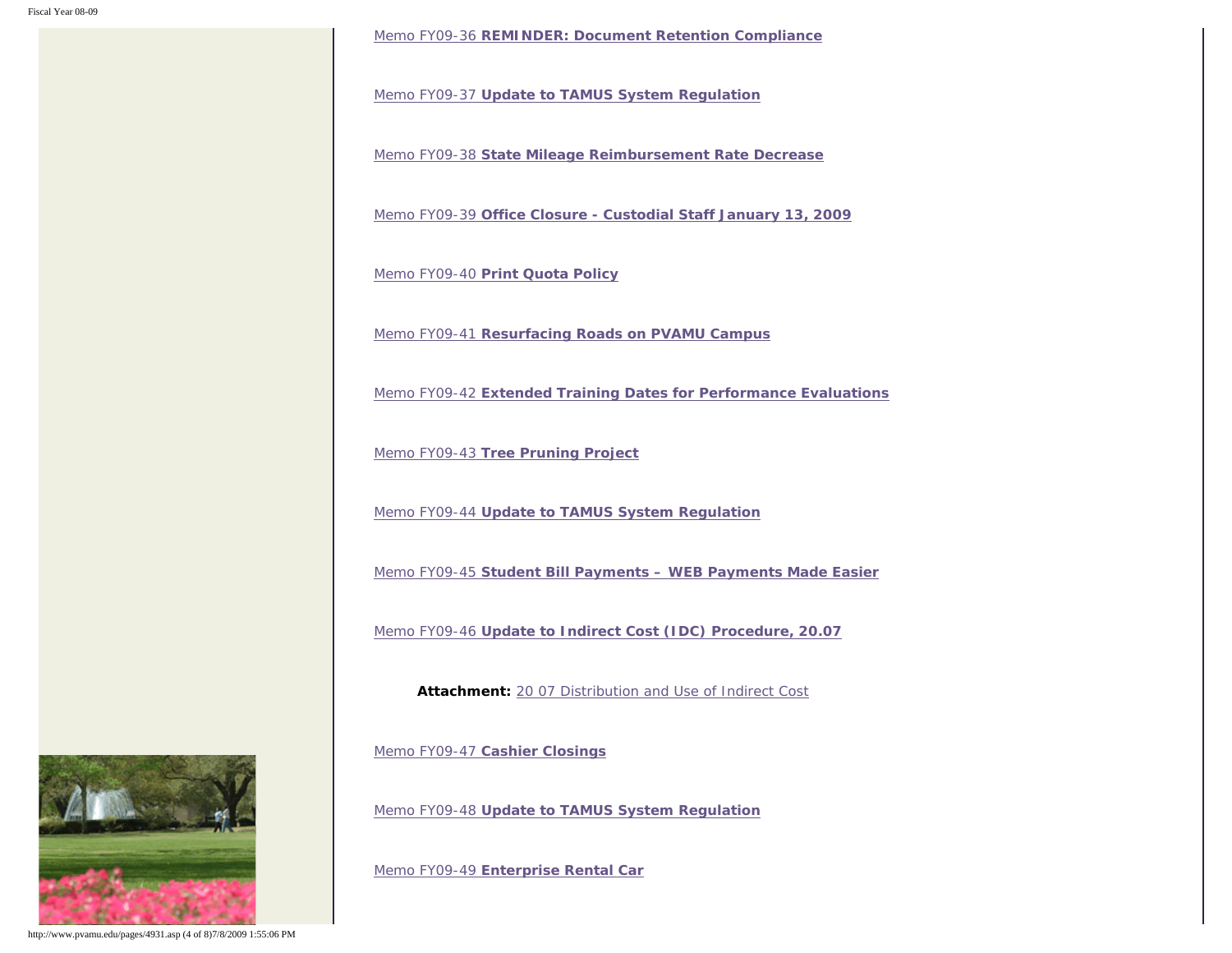Memo FY09-50 **[Road Closures for Street Resurfacing](http://www.pvamu.edu/Include/Business_affairs/Memo/FY09/VPBA Memo FY 09-50 Road Closure for Street Resurfacing.pdf)**

Memo FY09-51 **[Public Hearing on Tuition and Fees](http://www.pvamu.edu/Include/Business_affairs/Memo/FY09/VPBA Memo FY 09-51 Tuition and Fee Public Hearing-February 17, 2009.pdf)**

Memo FY09-52 **[Maintenance for IT Services](http://www.pvamu.edu/Include/Business_affairs/Memo/FY09/VPBA Memo FY 09-52 Maintenance for IT Services.pdf)**

[Memo FY09-53](http://www.pvamu.edu/Include/Business_affairs/Memo/FY09/VPBA Memo FY 09-53 Web Calendar.pdf) **Web Calendar**

Memo FY09-54 **[REMINDER - Cash Disbursement Training](http://www.pvamu.edu/Include/Business_affairs/Memo/FY09/VPBA Memo FY 09-54 Cash Disbursement Trainings.pdf)**

Memo FY09-55 **[Summer 2009 Schedule and Dress Code](http://www.pvamu.edu/Include/Business_affairs/Memo/FY09/VPBA Memo FY 09-55 Summer 2009 Schedule and Dress Code.pdf)**

Memo FY09-56 **[Update to TAMUS System Regulation](http://www.pvamu.edu/Include/Business_affairs/Memo/FY09/VPBA Memo FY 09-56 Update to TAMU System Regulation.pdf)**

Memo FY09-57 **[Update to TAMUS System Regulation](http://www.pvamu.edu/Include/Business_affairs/Memo/FY09/VPBA Memo FY 09-57 Update to TAMU System Regulation.pdf)**

Memo FY09-58 **[Office Closure – Budget Office \(March 5-6, 2009\)](http://www.pvamu.edu/Include/Business_affairs/Memo/FY09/VPBA Memo FY 09-58 Budget Office - Closed March 5&6, 2009.pdf)**

Memo FY09-59 **[EPA Training Scheduled for March 5, 2009](http://www.pvamu.edu/Include/Business_affairs/Memo/FY09/VPBA Memo FY 09-59 EPA Training Scheduled for March 6, 2009.pdf)**

Memo FY09-60 **[CPR, First Aid and Automatic External Defibrillators \(AED\)](http://www.pvamu.edu/Include/Business_affairs/Memo/FY09/VPBA Memo FY 09-60 CPR, First Aid and Automatic External Defibulators (AED).pdf)**

Memo FY09-61 **[March is Workplace Eye Safety and Health Month](http://www.pvamu.edu/Include/Business_affairs/Memo/FY09/VPBA Memo FY 09-61 March is Workplace Eye Safety and Health Month.pdf)**

Memo FY09-62 **[REMINDER: March 18, 2009 - Document Retention Compliance](http://www.pvamu.edu/Include/Business_affairs/Memo/FY09/VPBA Memo FY 09-62 REMINDER March 18, 2009 Document Retention Compliance.pdf)**

Memo FY09-63 **[Microsoft Office 2007 Deployment and Training Schedule](http://www.pvamu.edu/Include/Business_affairs/Memo/FY09/VPBA Memo FY 09-63 Office 2007 Deployment and Training Schedule.pdf)**

Memo FY09-64 **[Installment Reminder for Tuition & Fees](http://www.pvamu.edu/Include/Business_affairs/Memo/FY09/VPBA Memo FY 09-64 Installment Reminder for Tuition and Fees.pdf)**



http://www.pvamu.edu/pages/4931.asp (5 of 8)7/8/2009 1:55:06 PM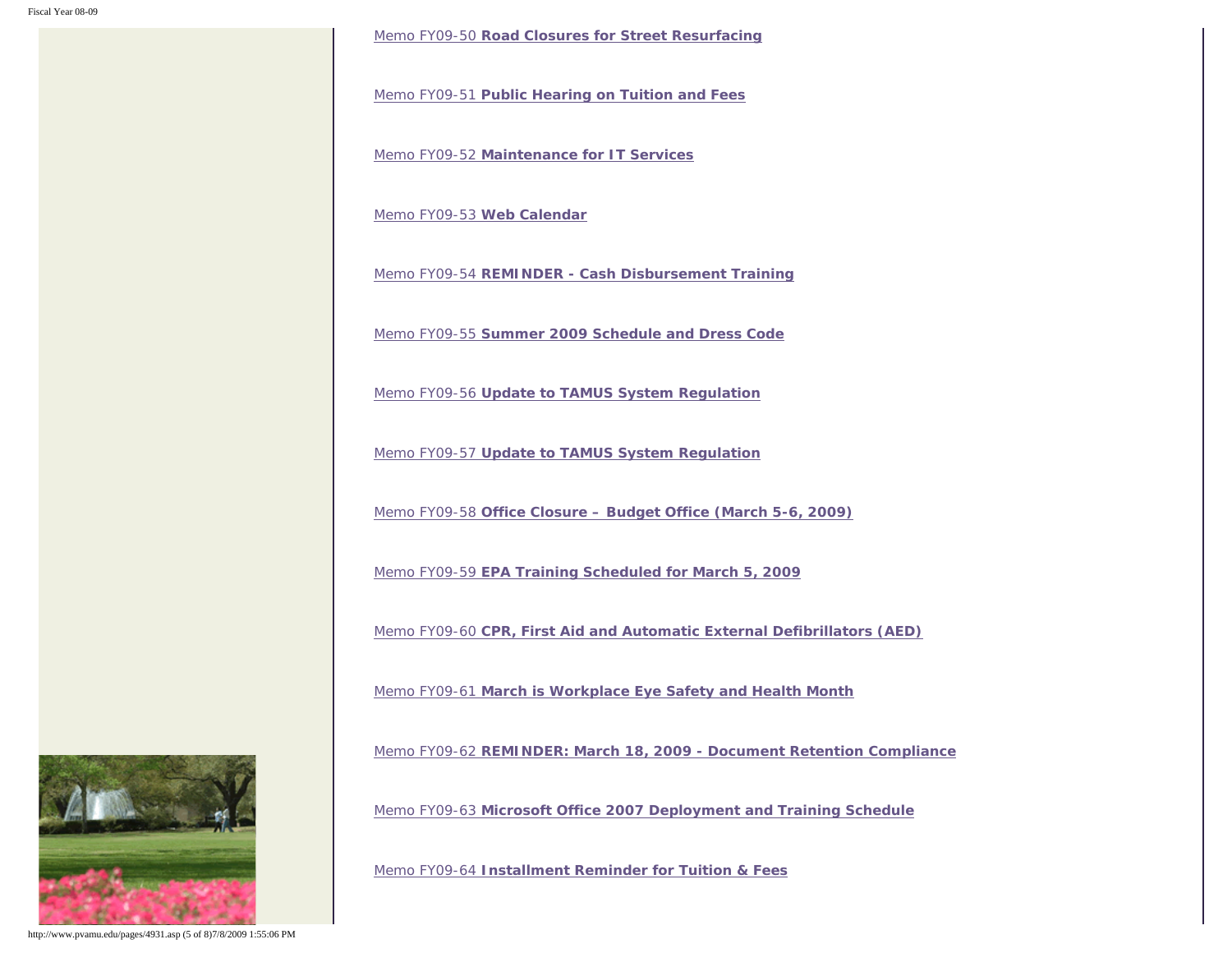Memo FY09-65 **[Campus Wide Paper Agreement for Letter-size Paper](http://www.pvamu.edu/Include/Business_affairs/Memo/FY09/VPBA Memo FY 09-65 Campus-wide Paper Agreement for Letter-size Paper.pdf)**

Memo FY09-66 **[Update to TAMUS System Regulation](http://www.pvamu.edu/Include/Business_affairs/Memo/FY09/VPBA Memo FY 09-66 Update to TAMU System Regulation.pdf)**

Memo FY09-68 **[Office of Compliance Training on Internal Controls](http://www.pvamu.edu/Include/Business_affairs/Memo/FY09/VPBA Memo FY 09-68 Internal Control Training.pdf)**

Memo FY09-70 **[Software Purchase Program for FT Faculty & Staff](http://www.pvamu.edu/Include/Business_affairs/Memo/FY09/VPBA Memo FY 09-70 Software Purchase Program for FT Faculty Staff.pdf)**

Memo FY09-71 **[Friday April 10, 2009 Payroll Check Distribution](http://www.pvamu.edu/Include/Business_affairs/Memo/FY09/VPBA Memo FY 09-71 Friday, April 10 Payroll Check Distribution.pdf)**

Memo FY09-72 **[Certification of Departmental Compliance on Records Management](http://www.pvamu.edu/Include/Business_affairs/Memo/FY09/VPBA Memo FY 09-72 Certification of Departmental Compliance on Records Management.pdf)**

Memo FY09-73 **[Swine Flu Facts and Resources](http://www.pvamu.edu/Include/Business_affairs/Memo/FY09/VPBA Memo Fy 09-73 Safety Tips _Swine Flu.pdf)**

Memo FY09-74 **[The ABCs \(and D\) of Fire Extinguisher Safety](http://www.pvamu.edu/Include/Business_affairs/Memo/FY09/VPBA Memo FY 09-74 Safety Tips _ Fire Extinguishers.pdf)**

Memo FY09-75 **[Panther Alert System \(PAS\)](http://www.pvamu.edu/Include/Business_affairs/Memo/FY09/VPBA Memo FY 09-75 Safety Tips _ Panther Alert System.pdf)**

Memo FY09-76 **[Customer Appreciation](http://www.pvamu.edu/Include/Business_affairs/Memo/FY09/VPBA Memo FY 09-76 Customer Appreciation Day - May 7, 2009.pdf)**

Memo FY09-77 **[Workshop "Guidance for a Successful Outcome" on May 20, 2009](http://www.pvamu.edu/Include/Business_affairs/Memo/FY09/VPBA Memo FY 09-77  Workshp Guidance for a Successful Outcome on May 20, 2009.pdf)**

Memo FY09-78 **[PV PAWS - Now Captures Temporary and Summer Hires](http://www.pvamu.edu/Include/Business_affairs/Memo/FY09/VPBA Memo FY 09-78 PV PAWS Now CapturesTemporary and Summer Hires.pdf)**

Memo FY09-79 **[REMINDER - Summer 2009 Schedule and Dress Code](http://www.pvamu.edu/Include/Business_affairs/Memo/FY09/VPBA Memo FY 09-79 Reminder - Summer 2009 Schedule and Dress Code.pdf)**

Memo FY09-80 **[Enterprise Rent-a-Car Policy Update](http://www.pvamu.edu/Include/Business_affairs/Memo/FY09/VPBA Memo FY 09-80 Enterprise Rental Updates for PVAMU.pdf)**

Memo FY09-81 **[Update to TAMUS System Regulation](http://www.pvamu.edu/Include/Business_affairs/Memo/FY09/VPBA Memo FY 09-81 Update to TAMU System Regulation.pdf)**



http://www.pvamu.edu/pages/4931.asp (6 of 8)7/8/2009 1:55:06 PM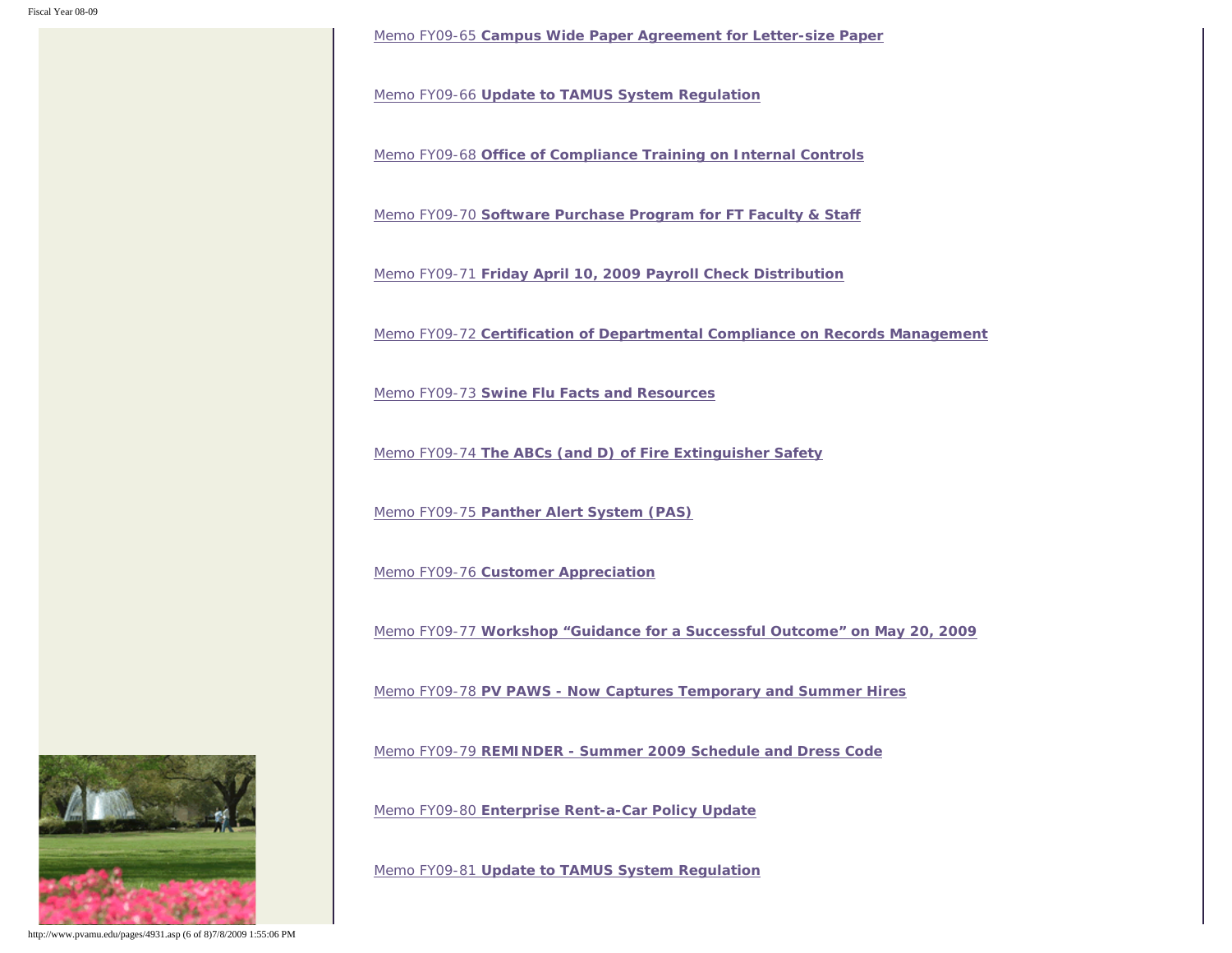Memo FY09-83 **[Preventive Maintenance for Network Services](http://www.pvamu.edu/Include/Business_affairs/Memo/FY09/VPBA Memo FY 09-83 Preventive Maintenance for Network Services.pdf)**

Memo FY09-84 **[Travel Advances will No Longer be Available for Employee Travel](http://www.pvamu.edu/Include/Business_affairs/Memo/FY09/VPBA Memo FY 09-84 Travel Advances for Employee Travel.pdf)**

Memo FY09-85 **[June is National Safety Month](http://www.pvamu.edu/Include/Business_affairs/Memo/FY09/VPBA Memo FY 09-85 June is National Safety Mode.pdf)**

Memo FY09-86 **[FAMIS/Canopy Training](http://www.pvamu.edu/Include/Business_affairs/Memo/FY09/VPBA Memo FY 09-86 Famis-Canopy Training.pdf)**

Memo FY09-87 **[University-wide Phishing Scam Alert](http://www.pvamu.edu/Include/Business_affairs/Memo/FY09/VPBA Memo FY 09-87 University-wide Phishing Scam Alert.pdf)**

Memo FY09-88 **[A. I. Thomas Administration Building Parking Lot Project](http://www.pvamu.edu/Include/Business_affairs/Memo/FY09/VPBA Memo FY 09-88 A. I. Thomas Administration Building Parking Lot Project.pdf)**

Memo FY09-89 **[2009 HUB Vendor Fair – "It's A HUB World"](http://www.pvamu.edu/Include/Business_affairs/Memo/FY09/VPBA Memo FY 09-89  2009 HUB Vendor Fair.pdf)**

Memo FY09-90 **[Update to TAMUS System Regulation](http://www.pvamu.edu/Include/Business_affairs/Memo/FY09/VPBA Memo FY 09-90 Update to TAMU System Regulations.pdf)**

Memo FY09-91 **[Scheduled Maintenance for PVAMU Website](http://www.pvamu.edu/Include/Business_affairs/Memo/FY09/VPBA Memo FY 09-91 Scheduled Maintenace for PVAMU Website.pdf)**

Memo FY09-92 **[Update to TAMUS System Regulation](http://www.pvamu.edu/Include/Business_affairs/Memo/FY09/VPBA Memo FY 09-92 Update to TAMU System Regulation.pdf)**

Memo FY09-93 **[Emergency Kits for Texans with Disabilities and Special Health Care Needs](http://www.pvamu.edu/Include/Business_affairs/Memo/FY09/VPBA Memo FY 09-93 Emergency Kits for Disabled and Special Health Needs.pdf)**

Memo FY09-94 **[Biweekly Payroll Pay Date June 19, 2009](http://www.pvamu.edu/Include/Business_affairs/Memo/FY09/VPBA Memo FY 09-94  Biweekly Payroll Pay Date June 19, 2009.pdf)**

Memo FY09-95 **[FAMIS Exempt Document \(E-Doc\) Implementation and Training Schedule](http://www.pvamu.edu/Include/Business_affairs/Memo/FY09/VPBA Memo FY 09-95 FAMIS Exempt Document (E-Doc) Implementation & Training Schedule.pdf)**

Memo FY09-96 **[PVAMU Business Continuity Plan \(BCP\)](http://www.pvamu.edu/Include/Business_affairs/Memo/FY09/VPBA Memo FY 09-96 PVAMU Business Continuity Plan (BCP).pdf)**

Memo FY09-97 **[PVAMU 2009 Surplus Property Sale](http://www.pvamu.edu/Include/Business_affairs/Memo/FY09/VPBA Memo FY 09-97 PVAMU 2009 Surplus Property Sale.pdf)**



http://www.pvamu.edu/pages/4931.asp (7 of 8)7/8/2009 1:55:06 PM